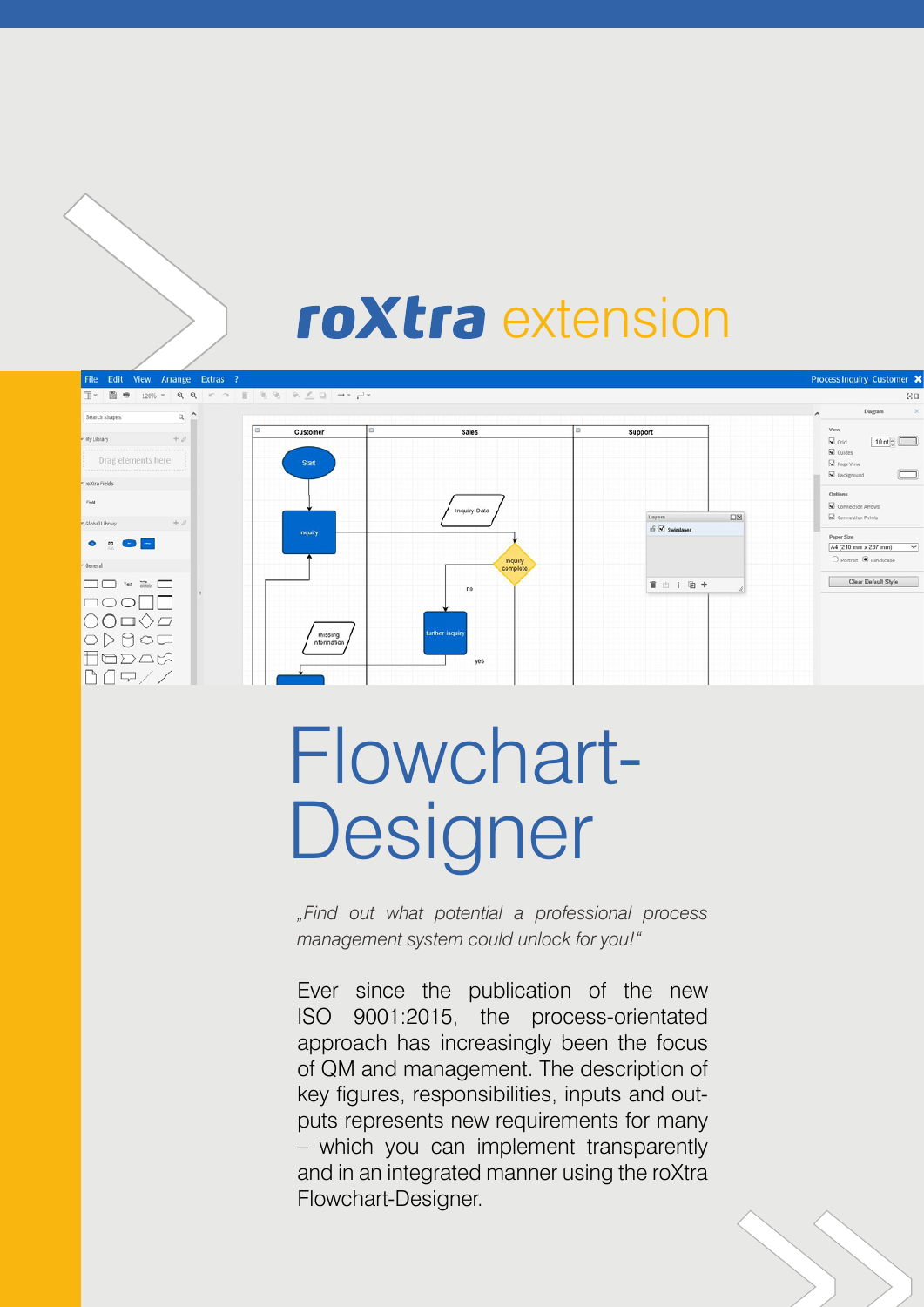



#### $\Box$  Select roxtra object ▶ □ Process Chain  $\overline{\phantom{a}}$   $\Box$  Scope Page  $\triangleright$   $\square$  Terms and Conditions  $\overline{a}$  mXtra $\overline{b}$ 5 6. Work Environment Document Management □图 FB-7-2-03 - Proof of Instruction Offi Internal Audit Report ▶ □<sup>3</sup> Process Inquiry\_Customer > 2<sup>9</sup> Process Landscape On QMC-8 Check List <sup>1</sup>/<sub>2</sub> Training Agenda  $\overline{\phantom{a}}$   $\Box$  01 Central Documents ▶ □■ 02 Quality Management  $\triangleright$   $\square$  03 Edinburgh  $\triangleright$   $\Box$  04 London  $\triangleright$   $\Box$  05 USA J OK X

#### Design any flow charts, process landscapes, organigrams or mindmaps.

#### *Simple and intuitive to use*

To present your processes clearly and transparently, you can choose from various styles, shapes and colors. For various basic formats such as flow charts, process workflows, organigrams and mindmaps, you can access special templates in the Flowchart-Designer which already provide the basic structure and therefore make it easier for you to prepare processes.

### Integrate documents and information from roXtra into your processes.

#### *Direct integration of various objects*

Save the associated forms and documents from your roXtra documentation directly in the individual process steps within your process landscape. roXtra fields can also be integrated into the processes and are automatically updated as database fields. You can also link to external content.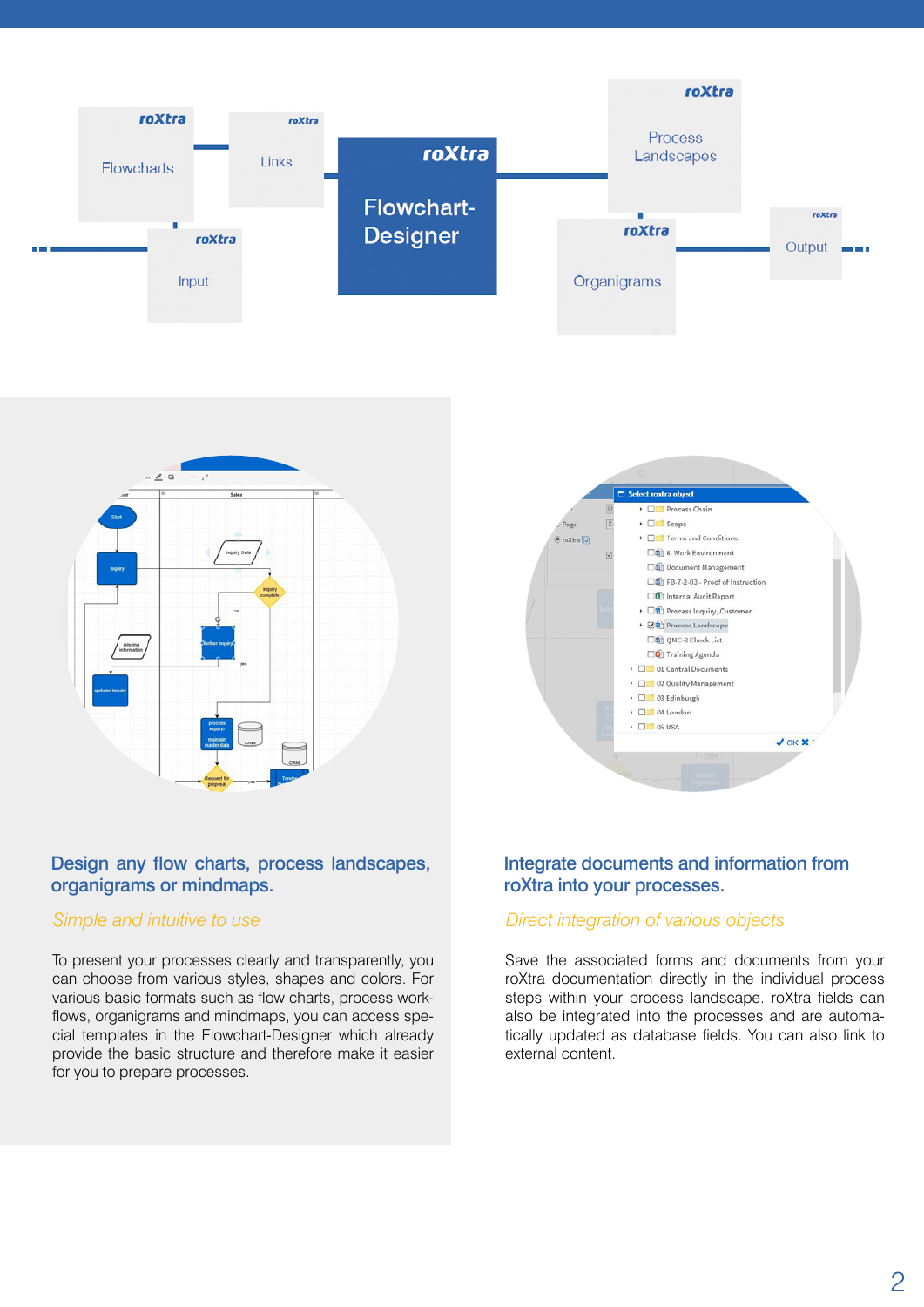

#### You can work independently of Visio or other locally installed programs.

#### *Easy access for your employees*

Your employees can create processes directly in roXtra and run them through a check and approval workflow. No other local programs, e.g. MS Visio, are needed.

As access is web-based, the Flowchart-Designer can be used at any time and at any location, which means that you do not have to rely on locally installed applications in the future.



### The process view for readers is automatically displayed in the roXtra browser.

#### *Reliable access to current process version*

The reading view is directly displayed in your roXtra browser. This enables easy and secure access at all times and ensures that your employees can always see and edit only the current version of a process. Furthermore, you can export our created charts and graphs as PDF files. Therefore the Flowchart-Designer supports you additionally in your standard-compliant documentation.

#### Design processes in roXtra – Your benefits:

- Design your processes freely and directly in roXtra
- > Using the existing workflow management
- You can integrate and link documents, roXtra fields and objects
- $\geq$  You benefit from simple intuitive handling in the normal environment
- > The web-based system gives you access from any location
- You are independent of local applications (e.g. Visio)
- $\sum$  Templates for various process displays make your work easier
- You score well in an audit with a complete networked process landscape